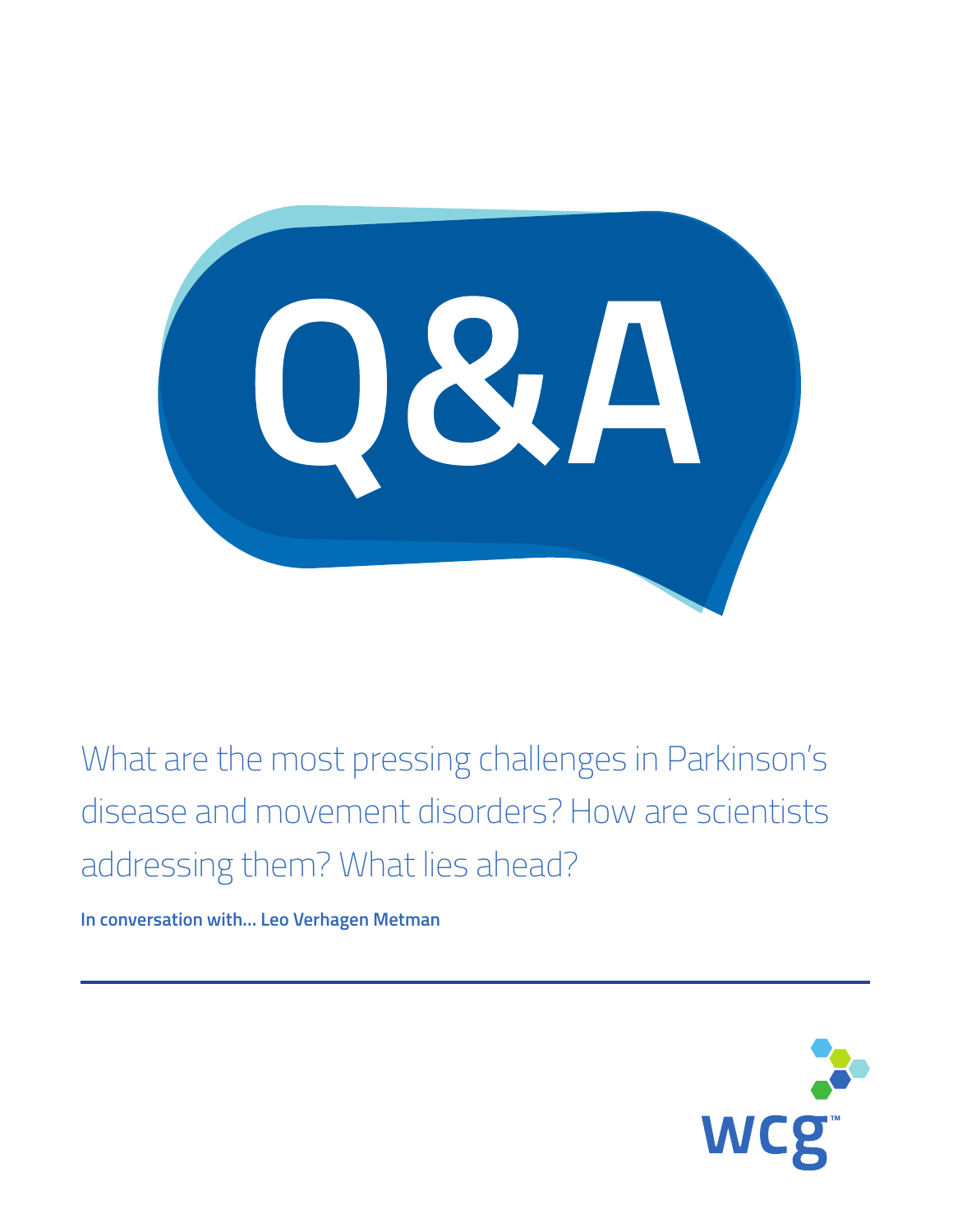**Dr. Verhagen Metman**: Sure, I'd be happy to. I studied in the Netherlands at the University of Leiden. And when I was done with that, I was not sure what my path was going to be, so I went to the United States and worked in the Artificial Heart Lab, under Dr. Willem Kolff, who had just implanted the first plastic heart a human. Those were exciting times.

 I realized that being a heart surgeon was not going to be for me, so I went to Baylor and landed in neurophysiology research, which I really liked. Then I decided to do neurology and ultimately realized that I wanted to specialize in movement disorders. And one of the reasons was I was fascinated by the phenomenology. You make a diagnosis based on what you see without having to do much else. Maybe that means I'm a little lazy, but I was fascinated by that, just looking at the patient, talking to the patient, and figuring out what they have.

 And then, also, the fact that there were already very effective treatments at that time, both medically and surgically. I did a fellowship in movement disorders at the Experimental Therapeutics branch at the NIH, where I studied on a two-year fellowship and then stayed on for another five years as a visiting scientist. And what we did there was mostly early-phase trials in Parkinson's, focusing especially on mobile fluctuations and dyskinesia. And that was also the basis for the thesis I completed to obtain my PhD from the University of Leiden in 2002.

 By then, I was already working in Chicago at Rush, which I believe was one of the first movement disorder centers in the United States. It continues to be one of the country's largest clinical research centers for movement disorders. Here at Rush, I've continued to be involved in numerous trials, both pharmacological and surgical, and both early and later phases of the studies.

Continued >



*Leo Verhagen Metman, a member of WCG's* 

*Scientific Leadership Team, shared his insights during a recent conversation with Christopher Randolph, PhD, ABPP-CN, Chief Scientific Officer, WCG MedAvante-ProPhase. Dr. Verhagen is professor of neurology at Rush University Medical Center in Chicago.*

The interview has been edited for clarity and length.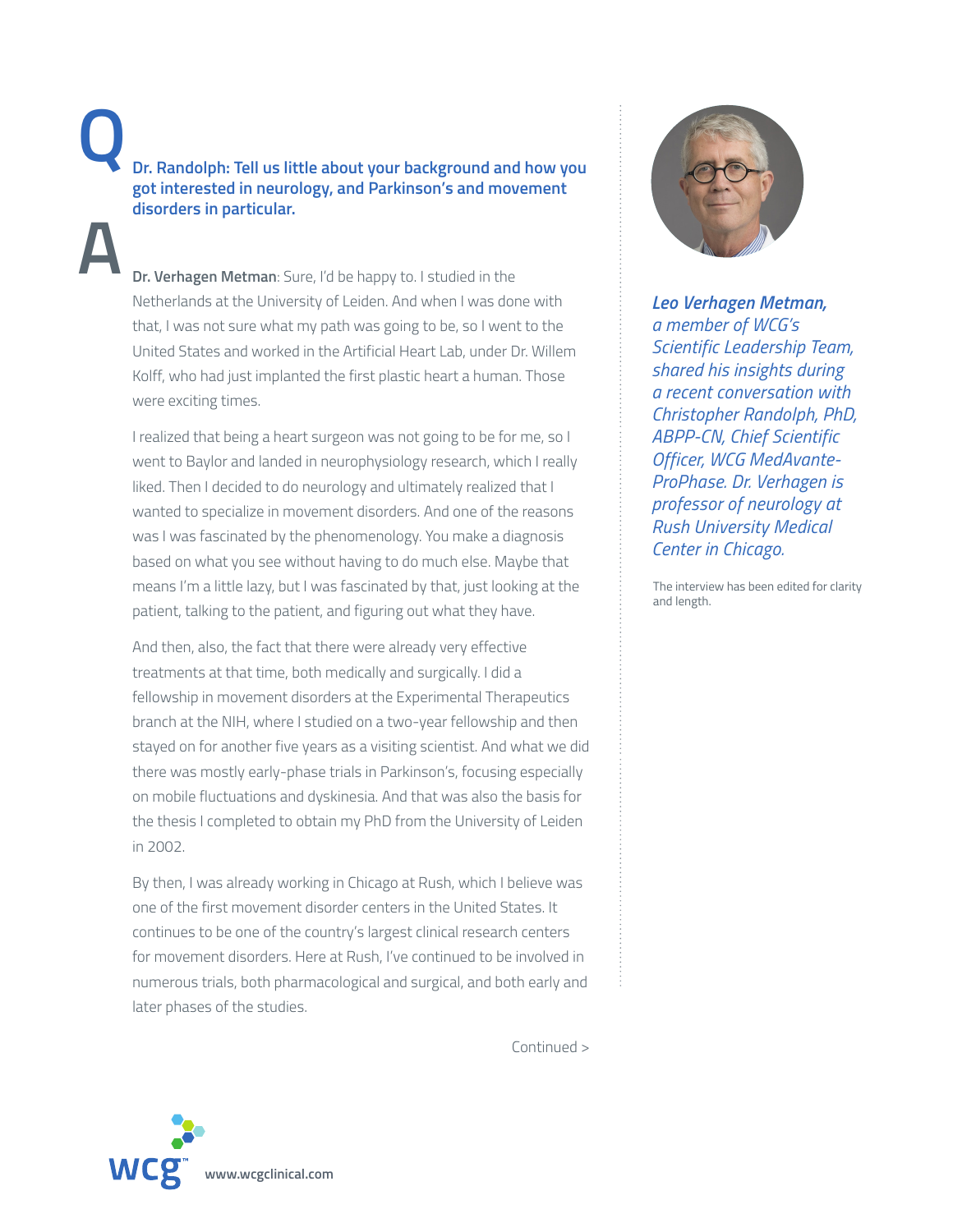To this day, I continue to be driven by the fact that we can, on the one hand, already do so much for a patient– such as biopsychosocial and trans-therapies–but, on the other hand, that we continue to learn on a daily basis. I think it will ultimately lead to better therapies–therapies that are not just symptomatic, but also change the course of the disease, ultimately leading to a cure.

## **Dr. Randolph: That leads me to my next question. Could you talk a little bit about how treatment options and treatment approaches have evolved over the last 25 years or so, including deep brain stimulation and other surgical interventions?**

 **Dr. Verhagen Metman**: It's kind of interesting to know that the most effective drug is still levodopa, the dopamine precursor, which really came to market in 1967. And since that time, many drugs have come and some have gone, but they lack the impact of levodopa. The only medication that is currently available for levodopa-induced dyskinesia (one of the side-effects of this wonderful levodopa drug) is amantadine; it also came out in 1967. So maybe not as much has been accomplished as one might think, but I think the times are changing. At this very moment, there are multiple trials that are very interesting and have different approaches to try to stimulate dopamine receptors.

 As far as surgery is concerned, the '50s introduced surgery for Parkinson's disease in the form of lesional therapies: Probes were stuck in the brain and the tip of the probe was heated up, or a radio-frequency lesion was made, to destroy the small part of the tissue; this could lead to very good results. For instance, it's well known that Michael J. Fox had a lesion to control the tremor early in his career, before anybody knew he had Parkinson's disease.

 We've moved away from lesional therapies: In 1987, for the first time, it was published that you could actually, instead of making a lesion, go to the same area with the probe and leave a continuously stimulating deep-brain stimulation electrode in the brain, safely, and continue to stimulate the brain to control the tremor. Since then, deep-brain simulation technology has dramatically improved; today it's a standard treatment–mostly for patients treated with levodopa who developed motor fluctuations and dyskinesias.

 I think the future of this whole surgery part is also continuing to look brighter and brighter with newer equipment and newer methodologies.

**Q**

 **Dr. Randolph: Moving into the clinical trial landscape, you mentioned Rush is well known as a very prominent movement-disorders center, and home of the Movement Disorder Society, controlling a lot of clinical trials research in terms of managing and developing scales and endpoints. So as an active clinical trial site, what kinds of challenges to you run into in recruiting subjects with Parkinson's Disease for different types of studies?**

Continued >

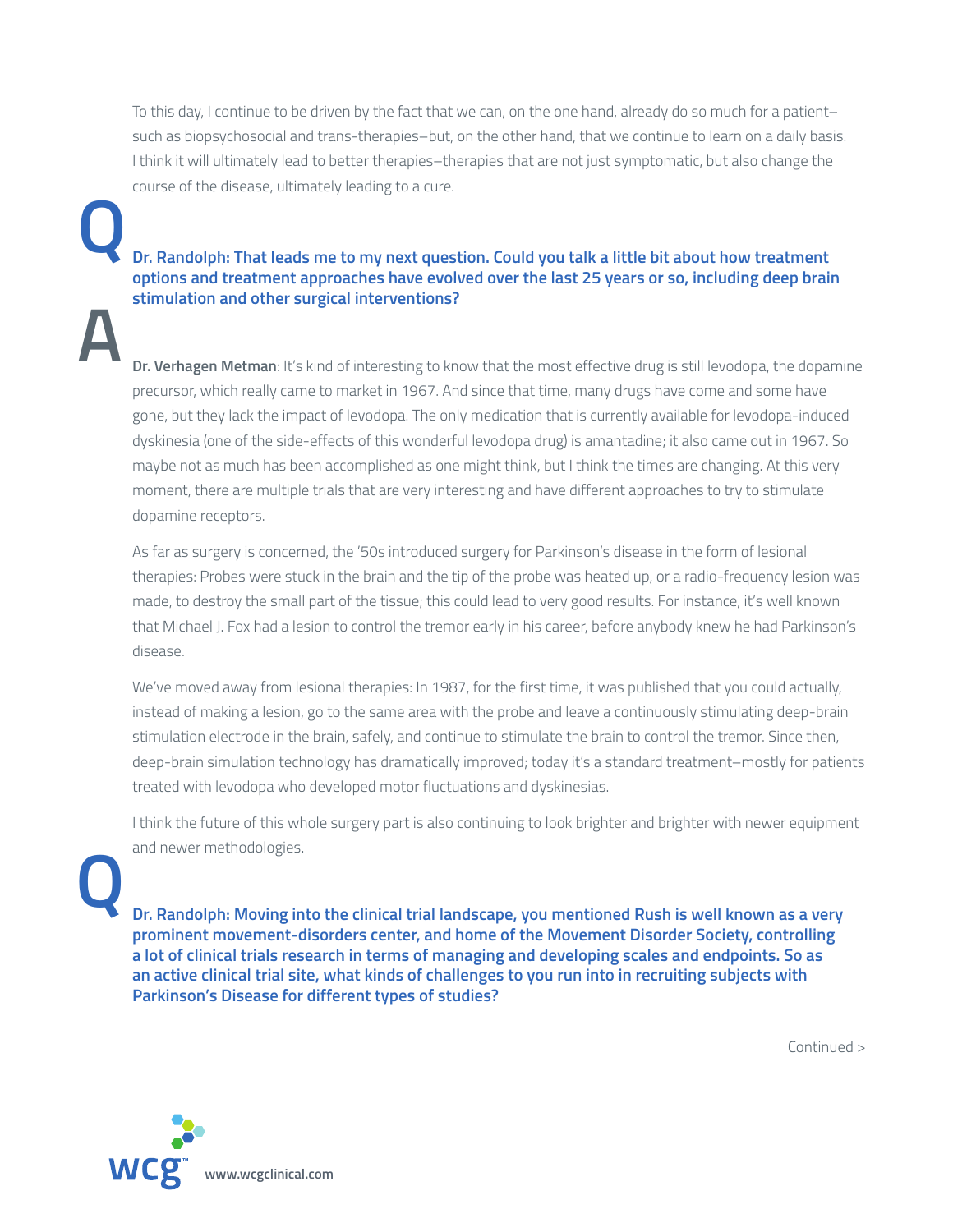**Dr. Verhagen Metman**: I think we could talk about this for a long time because there are so many issues. It probably depends a little bit on the type of study you're doing, but overall, recruitment is always an issue. And even though this is what we do, and we are well-skilled in asking our patients to participate, they're not always willing to. And there could be very mundane reasons. For example, traveling frequently to the site is a problem for mostly all our patients. Especially when you live in a city like Chicago with its awful traffic.

 So very mundane reasons may prohibit them from participating. One of the things that's frequently heard is that they're not willing to take a chance of having a placebo. Being in a placebo arm is not what they want. Fortunately, there are some studies that either have an active comparator or have a very small chance of the placebo arm presentation. A lot of studies now require some hospital stays or staying in the clinical research center for long periods of time. That's very difficult for patients.

 I also think staffing issues for each site is a big problem. There's a tremendous turnover in for coordinators, and each time you have to train staff again. I think there's some work to do for all of us to improve that. The same thing applies to the CROs' ever-changing staff. During one study, you probably have five people who replace each other in rapid succession. That often leads to ineffective communication, making the studies longer. I think that the whole process should be a lot smoother.

 In terms of disease-modifying versus symptomatic therapies, my experience thus far is that recruitment is very easy. Many patients are interested in signing up for a study that actually changes, or potentially changes, the course of their disease, as opposed to testing a medication that may be just as good as one already on the market. So, I think the interest is high, even if there are certain things involved–biomarkers we want to test, there will be spinal taps involved, and other more complicated tests. I think they're willing to do that, as long as there's a chance that they actually will be able to change the course of the disease that's otherwise inevitably leading to deterioration over time.

 In terms of dyskinesia trials, it's hard to take them off a drug that is effective–amantadine–to enroll them in a study of another anti-dyskinesia agent. If there's an effective treatment, and you're testing another drug that may be also effective, but not necessarily better, patients are very reluctant to come off the drugs that they need to relinquish in order to qualify for the study.

 Another problem is the Parkinson's psychosis trials. Psychosis is a disturbing issue for the patient and the family and requires treatment right away. Although there are not a lot of effective treatments, there are some that work to some degree. It's difficult when patients suddenly become psychotic, which is usually induced by some of the medications that we use. They are not in the right place, and certainly their family members and caregivers are not in the right place to think about an investigational study. They think about the resolution of the problem right then and there. That would be reduction of the current medications, and perhaps adding one of the drugs that we currently have available to target the psychosis.

So, the nature of the specific problem that you want to address may also be interfering with your ability to recruit quickly.



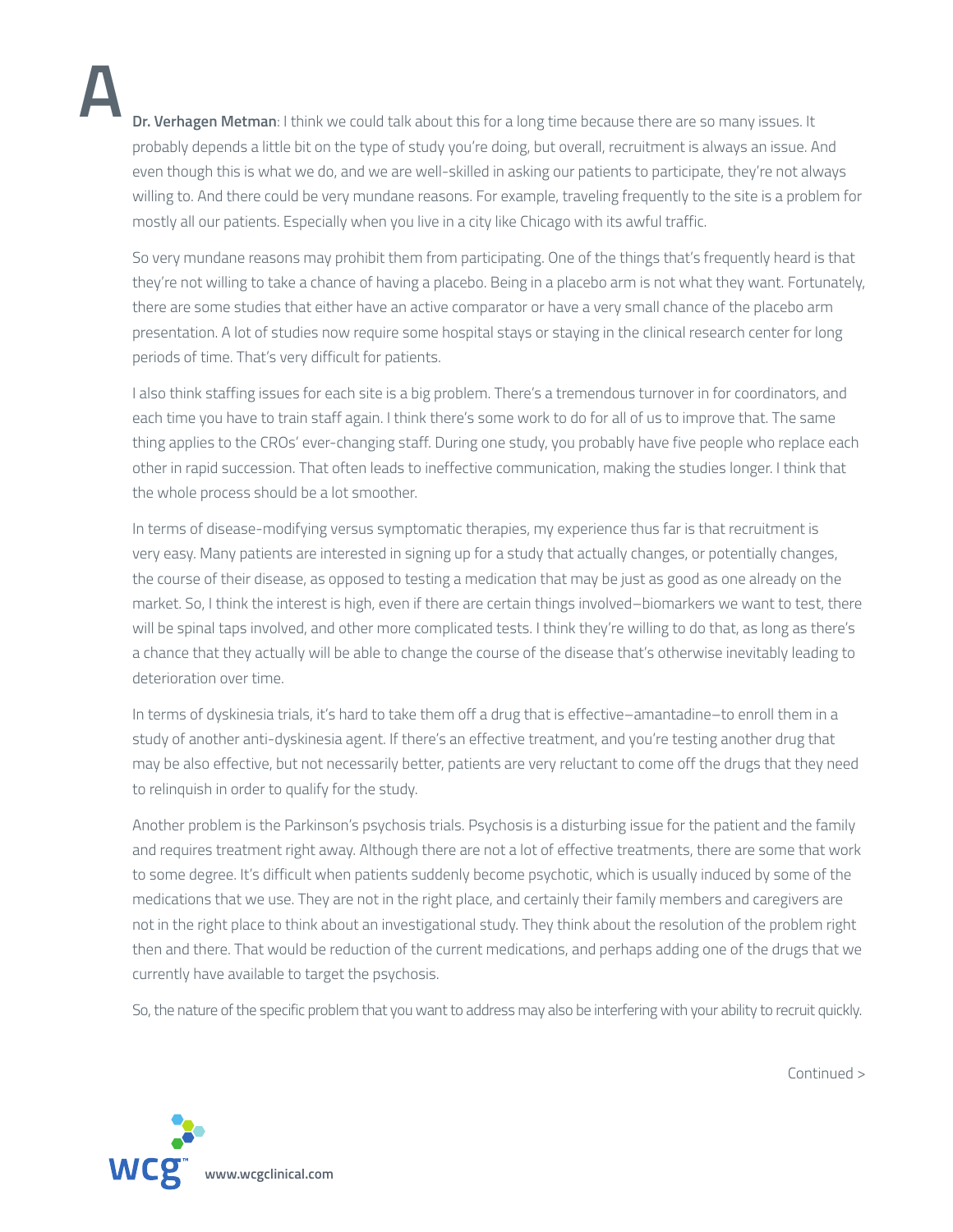**Q**

 **Dr. Randolph: There's been a lot of change in the trial roles in the last several years, predominantly moving towards the use of electronic clinical outcome assessments, using tablets, PCs to collect clinical data, and increasing reliance on biomarker and wearable technology collectors. Where do you see the field going? What do you think has been the biggest change for you as an investigator, and how do you think these technological advances have been helpful or not helpful?**

 **Dr. Verhagen Metman**: I think that's an excellent point because it's indeed interesting that still, after all this time, our gold standard outcome measure is the modified UPDRS, the Unified Parkinson's Disease Rating Scale, that has been changed into the MDS-UPDRS, the Movement Disorders Society Parkinson's Disease Rating Scale. That is a cumbersome instrument; it takes a lot of time. Even though the anchors for the scale have been much improved, it still remains such a subjective thing to do. You sit across from the patient, you ask them to tap their fingers, and you give it a score. And the patient may not be at their best. You may not be; you may be in a bad mood and give the patient a bad score. I think it's time we move on to something that is a little bit more objective. Digital technology can help us a great deal. So far, I think the FDA has not really accepted it, but there are several technologies that are validated, published extensively, and could be very useful.

 In terms of biomarkers–collecting spinal fluids has become, basically, something we do for a lot of trials now. In the past, we thought patients would object, but it seems that they're able to tolerate it and are willing to do it. But I think that will teach us a lot more about the disease processes, as well as potentially giving us a way to look at outcomes. So, certainly, there are more objective outcomes necessary and available. The fact is we need to still convince the regulatory agency to accept them.

 **Dr. Randolph: That's an interesting situation. Historically, collecting CSF was a whole lot easier, in for example, Western Europe than in the United States. Do you think these days it's pretty easy to convince a Parkinson's patient to enter a trial that requires a lumbar puncture?**

**A**

**Q**

 **Dr. Verhagen Metman**: Yeah, I think they perhaps will not like it as much, but it is usually not a reason for them to say no. A good way to approach this–as we have in most trials I've been involved in–is giving the patient an option, such as, "some of you will, if you agree, have the sample taken from your spinal fluid." That's a nondemanding way to ask the patient to participate, and most will agree. But they still have the option to say no, if they really had a bad experience in the past with a spinal tap, which can be horrific, of course. But if they've never had it before, they are usually open to doing it.



Continued >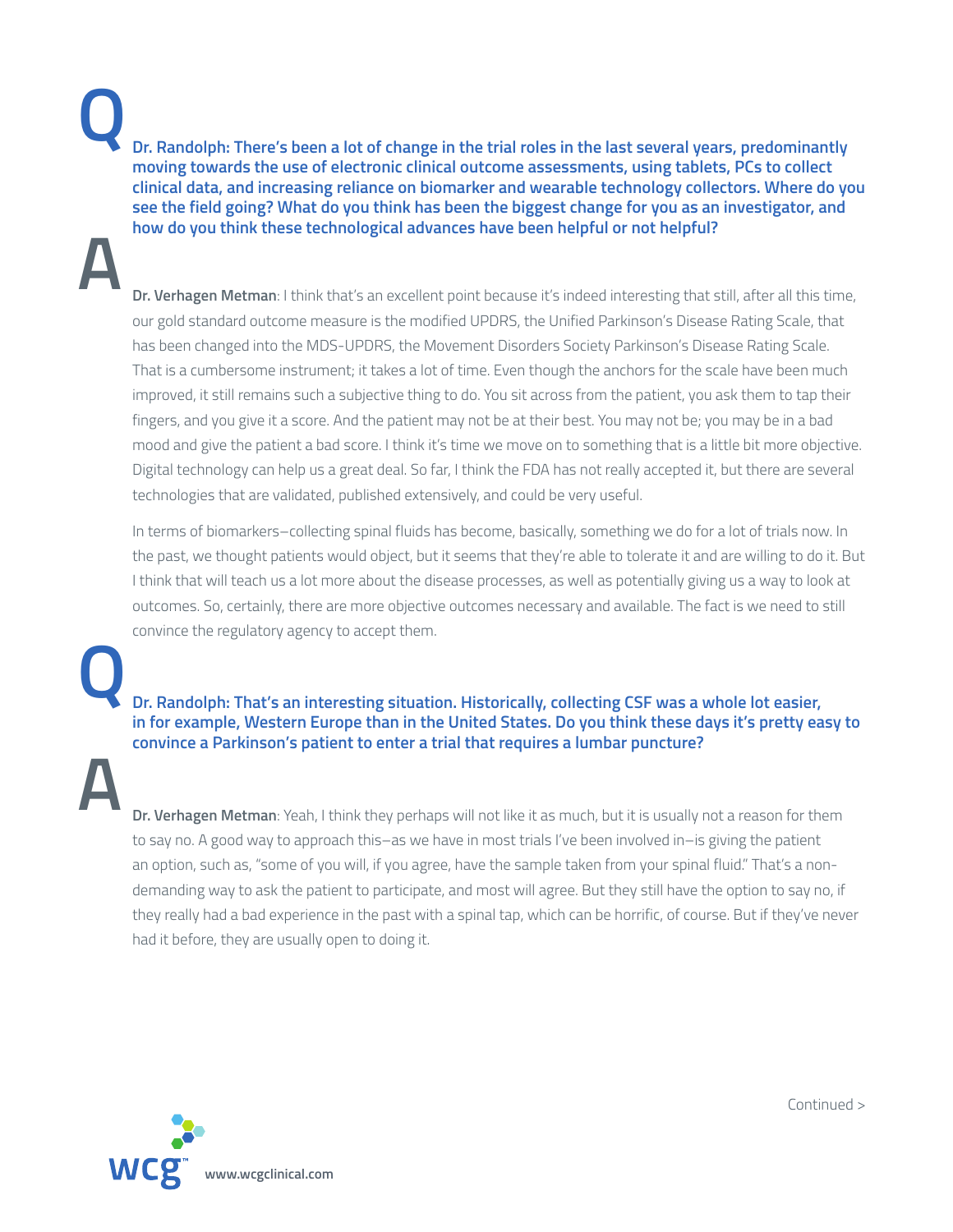**Q**

**A**

**Dr. Randolph: In neurodegenerative diseases in general over the last decade or so, the advent of biomarkers (either the spinal fluid or via imaging, PET imaging) has really changed the field. And the development of antibodies from proteinopathies has sparked a lot of excitement, first in the Alzheimer's field, and I think more recently in Parkinson's disease, with the development of, obviously, anti-nucleic antibodies and other approaches that are really targeted to the pathogenesis of the disease. Where do you see this going? What are you most excited about in the near future with respect to Parkinson's therapies?**

**Dr. Verhagen Metman**: The imaging you mentioned–specifically looking for alpha-synuclein–may turn out to be a very good way to look at the course of the disease and the worsening or improving of the pathology. But also, on the therapeutic side, clearly, we can use any kind of pharmaceutical that will help the patient from a symptomatic point of view. I would welcome all, but what I hope is that the current ongoing trials with antibodies or small molecules that target alpha-synuclein will really pan out. I mean, obviously, what we want to do is figure out if removing an abnormal protein leads to an improved alpha-synuclein condition. We don't know that for sure, but it intuitively makes so much sense that I think it's the most exciting development we currently have.

 Several trials are ongoing with slightly different approaches. Passive versus active immunization, small molecules that work slightly differently. There will be abilities to open up the blood-brain barrier with some other new techniques, such as focused ultrasound, so we will be able to deliver drugs that normally couldn't be delivered to the CNS. There's a lot of potential to deliver drugs to the brain that will change the way we treat the disease, and then I think we can actually change the course of the disease in the near future. I'm very positive about that.

 I think we also need to make sure that we realize, as far as Parkinson's and probably every other disease is concerned, that there are many different forms, based on many different genetic abnormalities, for instance. So as part of all kind of clinical trials, I think that in the future we will see that gene testing will become mandatory. And it may very well be that we see big improvements with a certain drug, but only in a group that has the specific gene abnormality.

**A Q**

**Dr. Randolph: That takes me to my final question: With all these exciting new trials, do you have any predictions? Is there anything in particular you're keeping an eye on for 2019 in terms of trials that may read out? Where are your hopes for current trials?**

 **Dr. Verhagen Metman**: Well, one of my hopes for Parkinson's disease, I don't think that we'll get a read-out in 2019, but I'm very keen on the alpha-synuclein antibodies. I think that it's such a novel therapy: It makes sense, and it has shown efficacy in animal models. I'm just hoping that, over 2019, the protocols will be shown to be safe so that perhaps when we get ready to see all the outcomes in 2019/2020, we don't have to worry about safety issues, and we can look at the efficacy. That's my hope in the short term.

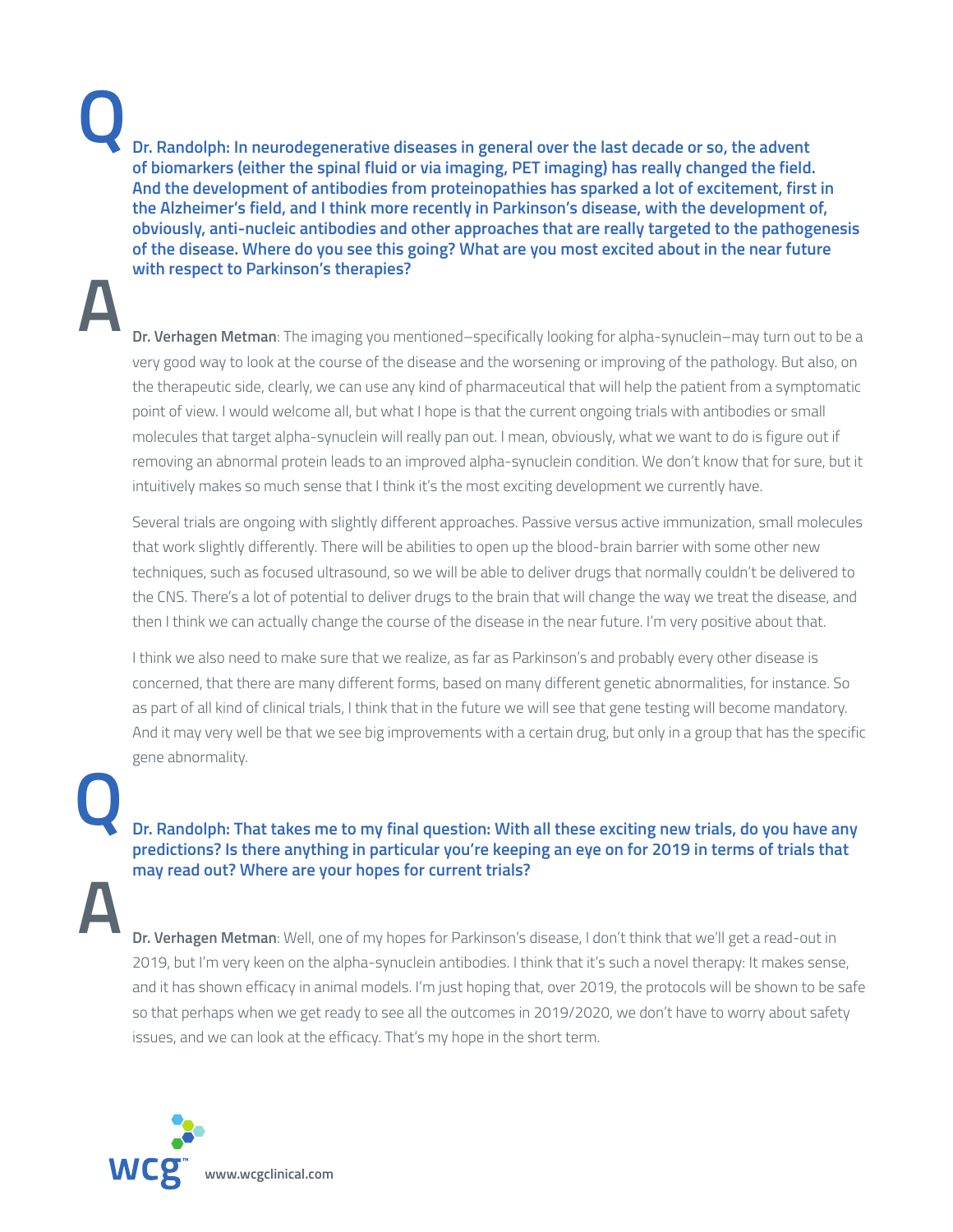In the long term, I think there will be more therapies that are really aiming to address small, specific, recognized problems, mechanistic problems, in Parkinson's Disease. So, we will be able to perhaps intervene at the level of the mitochondrial damage, or anywhere else at the cell membrane where a specific problem occurs as a result of a genetic mutation. That's a little bit longer-term. For now, my hope is on the alpha-synuclein trials.

**Dr. Randolph: The subjects that are in these trials–are they fairly motivated to stay in trial? Or do you have any issues with retaining people for longer periods of time for these kinds of disease-modifying trials?**

 **Dr. Verhagen Metman**: If you have a drug that's not doing anything, and patients notice that they're going to get worse by the day, then at some point they will drop out and require symptomatic treatment. But in general, patients are very tough. Once they sign up, they sign up, and they want to be part of it. I think that retention is very high, and I think it's a compliment to the Parkinsonian patient, at least the ones that participate in trials. They're motivated, and they really want to help science move forward.

 It's an issue if you have long trials. Think about it: If you remove alpha-synuclein, let's say that is effective, you need to continue to do that. At some point it goes probably from research into clinical, but for the first five years, I would think you need to follow the patients. The outcomes maybe after two years, but you need to follow patients as part of research for at least five years. Outcomes are really long-term projects.